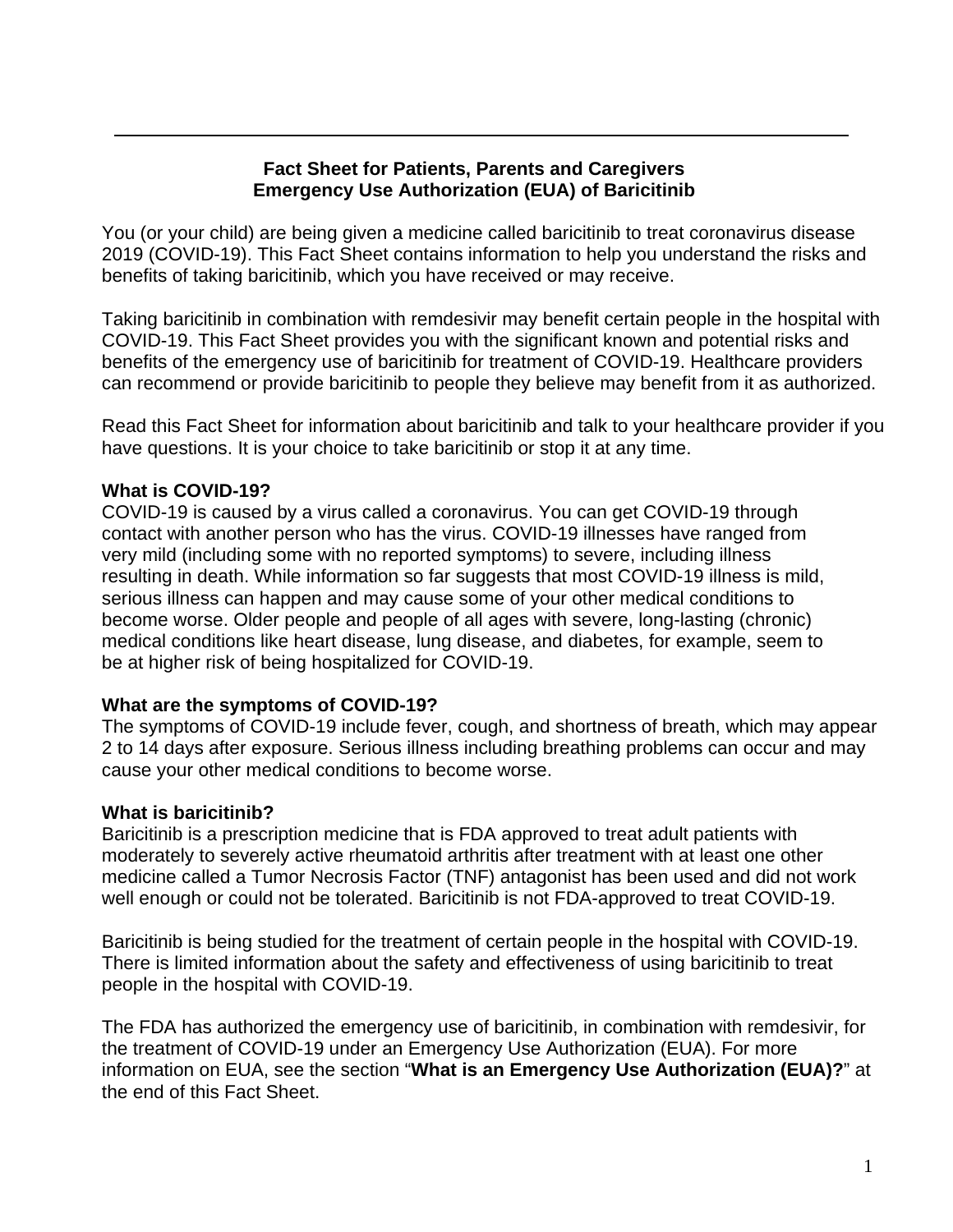#### **What should I tell my healthcare provider before taking baricitinib? Tell your healthcare provider about all of your medical conditions, including if you:**

- Have an infection other than COVID-19. You should not take baricitinib if you have an active tuberculosis infection.
- Have hepatitis B, hepatitis C, or HIV.
- Have ever had any type of cancer.
- Have had blood clots.
- Have kidney problems. You should not take baricitinib if you have sudden, severe kidney problems or you are on dialysis.
- Have liver problems.
- Have low red or white blood cell counts.
- Have recently received a vaccine.
- Are pregnant or breastfeeding.
- Are allergic to baricitinib.

Tell your healthcare provider about all the medicines you take, including prescription and overthe-counter medicines, vitamins, and herbal supplements.

Especially tell your healthcare provider if you take:

- Probenecid
- Any medicines that affect your immune system

### **How should I take baricitinib?**

Baricitinib is given to you by mouth 1 time each day for 14 days or until you are discharged from the hospital (whichever comes first), as instructed by your healthcare provider.

#### **What are the important possible side effects of baricitinib?**

Baricitinib may cause serious side effects, including:

- **Serious infections.** Baricitinib is a medicine that affects your immune system. Baricitinib can lower the ability of your immune system to fight infections other than COVID-19.
- **Blood clots.** Blood clots in the veins of your legs (deep vein thrombosis) or lungs (pulmonary embolism) can happen in some people taking baricitinib. This may be life threatening and cause death.
- **Changes in certain laboratory test results.** Your healthcare provider should do blood tests before you start taking baricitinib to check how well your kidney and liver are working, as well as low white blood cells that help the body fight infections.
- **Allergic reactions.** Tell your healthcare provider right away if you have symptoms such as rash, swelling of your lips, tongue, or throat, or hives (raised red patches of skin that are often very itchy). This may mean you are having an allergic reaction.

For more information see the Medication Guide for Olumiant® (baricitinib), at [http://pi.lilly.com/us/olumiant-us-mg.pdf.](http://pi.lilly.com/us/olumiant-us-mg.pdf)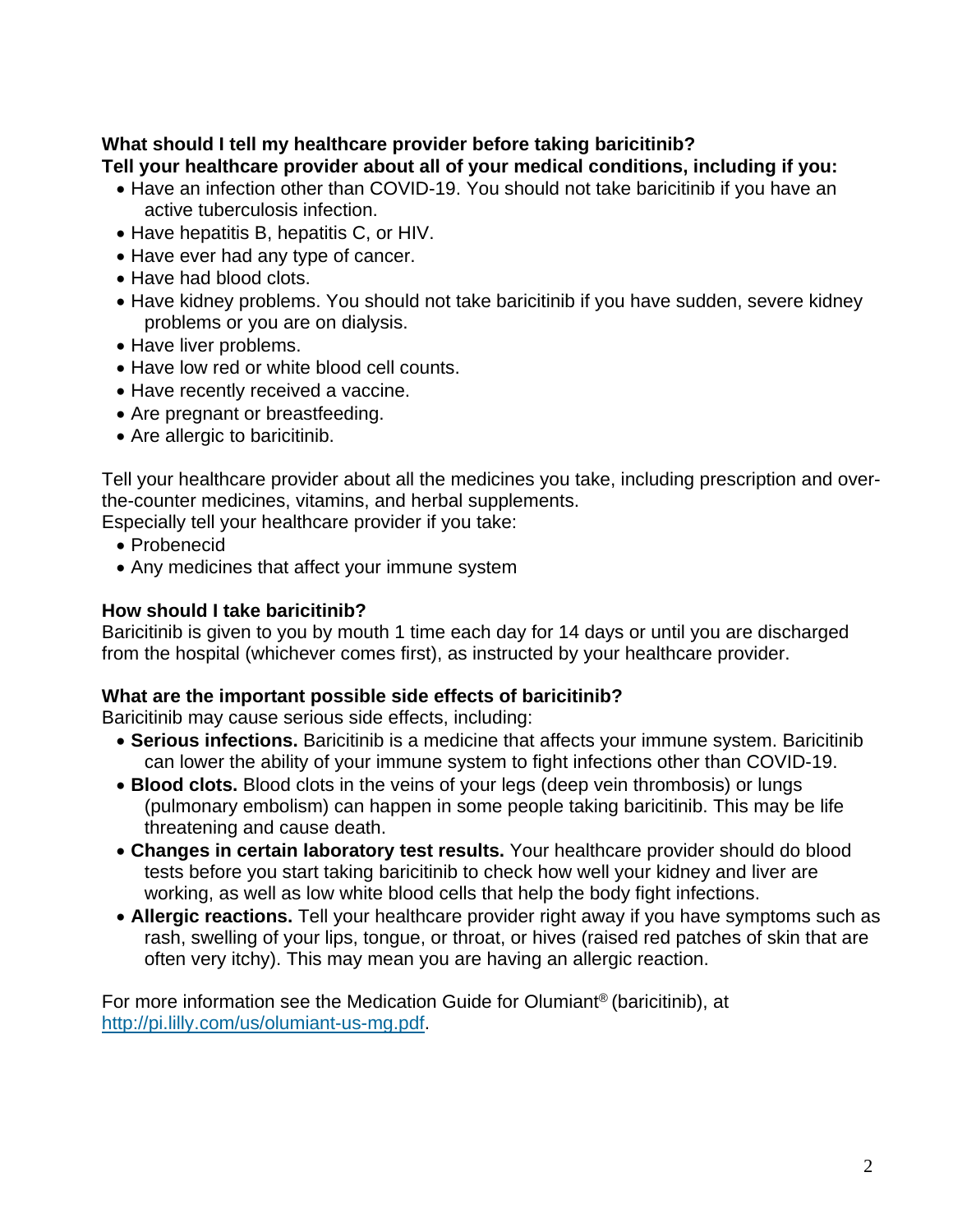### **Tell your healthcare provider immediately if you get:**

- swelling, pain or tenderness in the leg
- sudden unexplained chest pain
- sudden worsening shortness of breath
- rash, swelling of your lips, tongue, or throat, or hives

## **What other treatment choices are there?**

Like baricitinib, FDA may allow for the emergency use of other medicines to treat people in the hospital with COVID-19. Go to [https://www.covid19treatmentguidelines.nih.gov/](https://www.covid19treatmentguidelines.nih.gov) for information on the emergency use of other medicines that are not approved by FDA to treat people in the hospital with COVID-19. Your healthcare provider may talk with you about clinical trials you may be eligible for.

It is your choice to be treated or not to be treated with baricitinib. Should you decide not to receive it or stop it at any time, it will not change your standard medical care.

## **What if I am pregnant or breastfeeding?**

Baricitinib has not been studied in pregnant women or breastfeeding mothers. It is not known if baricitinib will harm your unborn baby or if baricitinib passes into your breast milk. If you are pregnant or breastfeeding, discuss your options and specific situation with your healthcare provider.

## **How do I report side effects with baricitinib?**

Tell your healthcare provider if you have any side effect that bothers you or does not go away. Report side effects to **FDA MedWatch** at <www.fda.gov/medwatch>or call 1-800-FDA-1088. You may also report side effects to Lilly by calling 1-855-LillyC19 (1-855-545-5921).

## **How can I learn more?**

- Ask your healthcare provider
- Visit<https://www.cdc.gov/coronavirus/2019-ncov/index.html>
- Contact your local or state public health department

# **What is an Emergency Use Authorization (EUA)?**

The United States FDA has made baricitinib available under an emergency access mechanism called an EUA as a treatment for certain patients with COVID-19. The EUA is supported by a Secretary of Health and Human Service (HHS) declaration that circumstances exist to justify the emergency use of drugs and biological products during the COVID-19 pandemic.

Baricitinib, as a treatment for COVID-19, has not undergone the same type of review as an FDA-approved or cleared product. FDA may issue an EUA when certain criteria are met, which includes that there are no adequate, approved, available alternatives. In addition, the FDA decision is based on the totality of scientific evidence available showing that it is reasonable to believe that the product meets certain criteria for safety, performance, and labeling and may be effective in treatment of patients during the COVID-19 pandemic. All of these criteria must be met to allow for the product to be used in the treatment of patients during the COVID-19 pandemic.